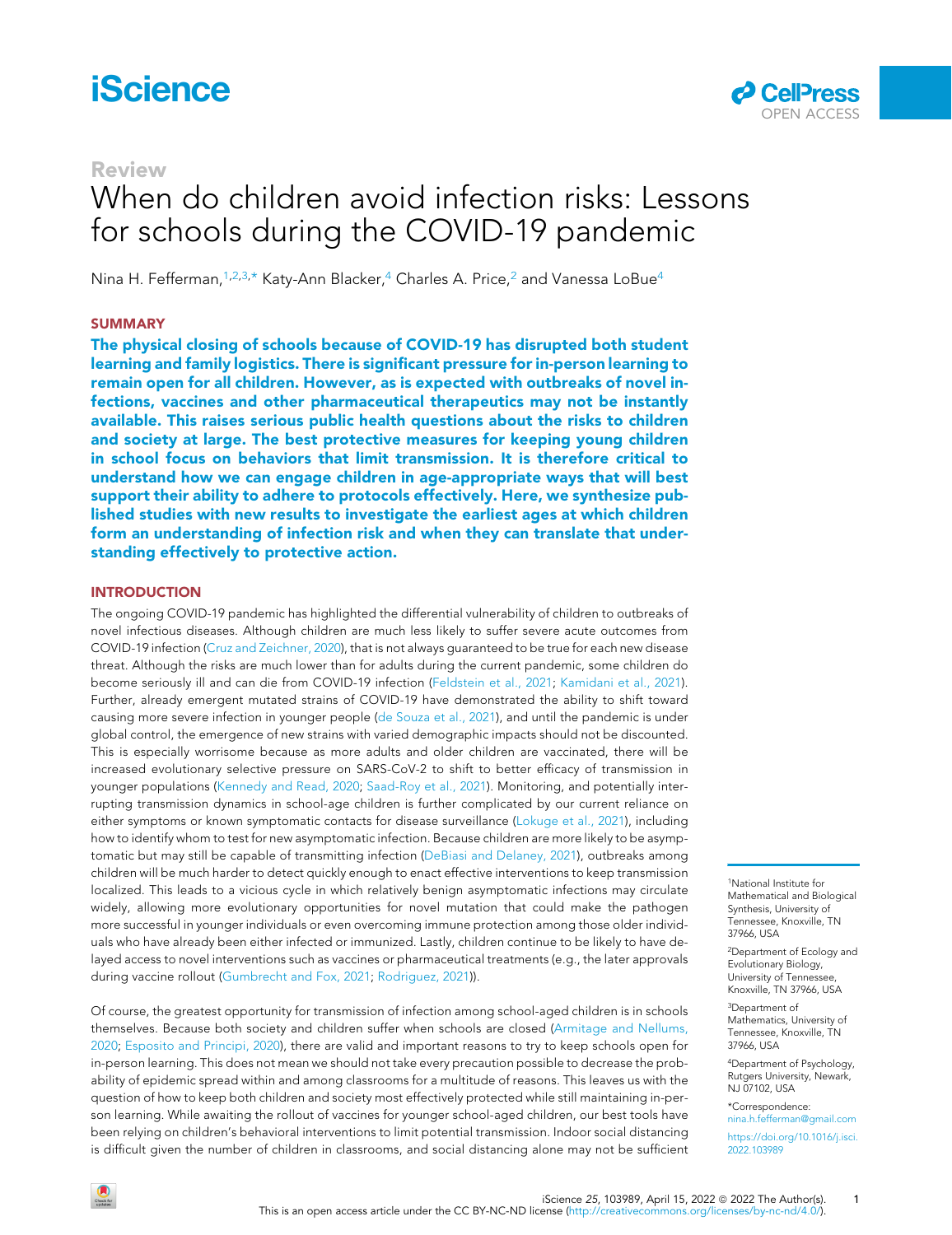



([Bazant and Bush, 2021](#page-5-4)). This leaves us predominantly reliant on mask-wearing and hand-hygiene ([Liu et al.,](#page-6-8) [2021\)](#page-6-8). Both strategies can be cumbersome and difficult to adhere to for adults [\(Crane et al., 2021\)](#page-5-5), much less for very young children, leaving us to ask if there are any ways that we can increase adherence and/ or efficacy in our youngest populations.

Training in intervention practices at any age can be challenging, but understanding the rationale behind interventions can increase the probability of success beyond simply teaching mechanical procedures ([Whitby et al., 2007](#page-6-9)). Teaching methods used with children should consider children's ability to understand how illnesses spread, and when children can effectively apply their understanding to act appropriately when faced with exposure risks.

Because children's understanding of the world increases with age, we need to answer two critical questions: At what age can children learn to perform protective hygienic practices, and at what age do children understand why engaging in hygienic practices (e.g., how they work, why they are beneficial, etc.) can keep them healthy? Understanding disease transmission, and therefore how some behaviors can protect against it, relies on two separate concepts: direct contagion, in which a person is exposed by contact of some form with an infectious person, and contamination, in which a person is exposed by encountering an area or object harboring infectious agents. Both factors manifest in a variety of complicated and potentially dependent epidemiological mechanisms, and although neither concept is natively apparent, contamination requires the ability to consider intermediate, unobservable states as links in a chain leading to infection risks. Therefore, it is probable that children develop an understanding of direct contagion before they develop an understanding of contamination.

Recent studies have explored the effectiveness of educational interventions to increase knowledge about hygiene and increased hygienic behaviors e.g., [\(Au et al., 2008](#page-5-6); [Bieri et al., 2013](#page-5-7); [Huis et al., 2012;](#page-6-10) Sü[ß et al.,](#page-6-11) [2011\)](#page-6-11) at particular ages, but to the best of our knowledge, only a handful of recent studies have explored at what age children first develop appropriate understanding they can translate them into self-motivated actions when faced with threats of contagion and/or contamination. Knowing what ages at which children can understand types of exposure risks and then reliably decide to engage in hygienic protective behaviors will allow us to tailor more effective intervention/education strategies as schools remain open. If the youngest children in daycares and schools cannot yet internalize the concepts that govern their own risks or translate understanding of those concepts into behavior, education should avoid focusing on ''why'' and instead focus on ''how,'' training methods and mechanical skills. However, as soon as children can begin to understand how illnesses are transmitted, education can be shifted to include equal (if not greater) emphasis on the ''why'', explaining the ''how'' in terms of the successful interruption of transmission and exploring how insufficient care with the ''how'' can fail to achieve the goal of the practice. These guidelines could be enacted in group settings and come in the form of advice to parents/caregivers to minimize frustration while increasing the effectiveness of efforts to encourage personal hygienic practices in children.

Here, we review recent empirical studies that investigate the earliest ages at which children form understandings of the risk of infectious diseases and when they can translate that understanding effectively to protective action. These studies were all conducted and/or published before the COVID-19 pandemic, but carry important implications for designing interventions that can help keep our children safe so that schools can remain open during the COVID pandemic as well as in future pandemics.

### SYNTHESIS OF WHAT IS KNOWN

#### When do children learn about illness transmission?

Understanding illness transmission is difficult for young children, as it requires them to reason about hidden or nonobvious properties and mechanisms [\(Au et al., 1993](#page-5-8); [Kalish, 1996;](#page-6-12) [Keil et al., 1999;](#page-6-13) [LoBue and](#page-6-14) [Thrasher, 2015\)](#page-6-14). For example, when talking to even the youngest children about illness, we often refer to ''germs.'' But while talking about germs might make the concept of illness transmission somewhat concrete for children, it still refers to a causal mechanism for illness that children cannot see or touch. As a result, it takes some time for children to develop a full understanding of illness transmission (see [Figure 1](#page-2-0)).

Children's reasoning about illness transmission first begins to develop in the preschool years and continues throughout middle childhood ([Keil et al., 1999;](#page-6-13) [Myant and Williams, 2005\)](#page-6-15). By the age of 4, children have some understanding of illness transmission and can differentiate between contagious and noncontagious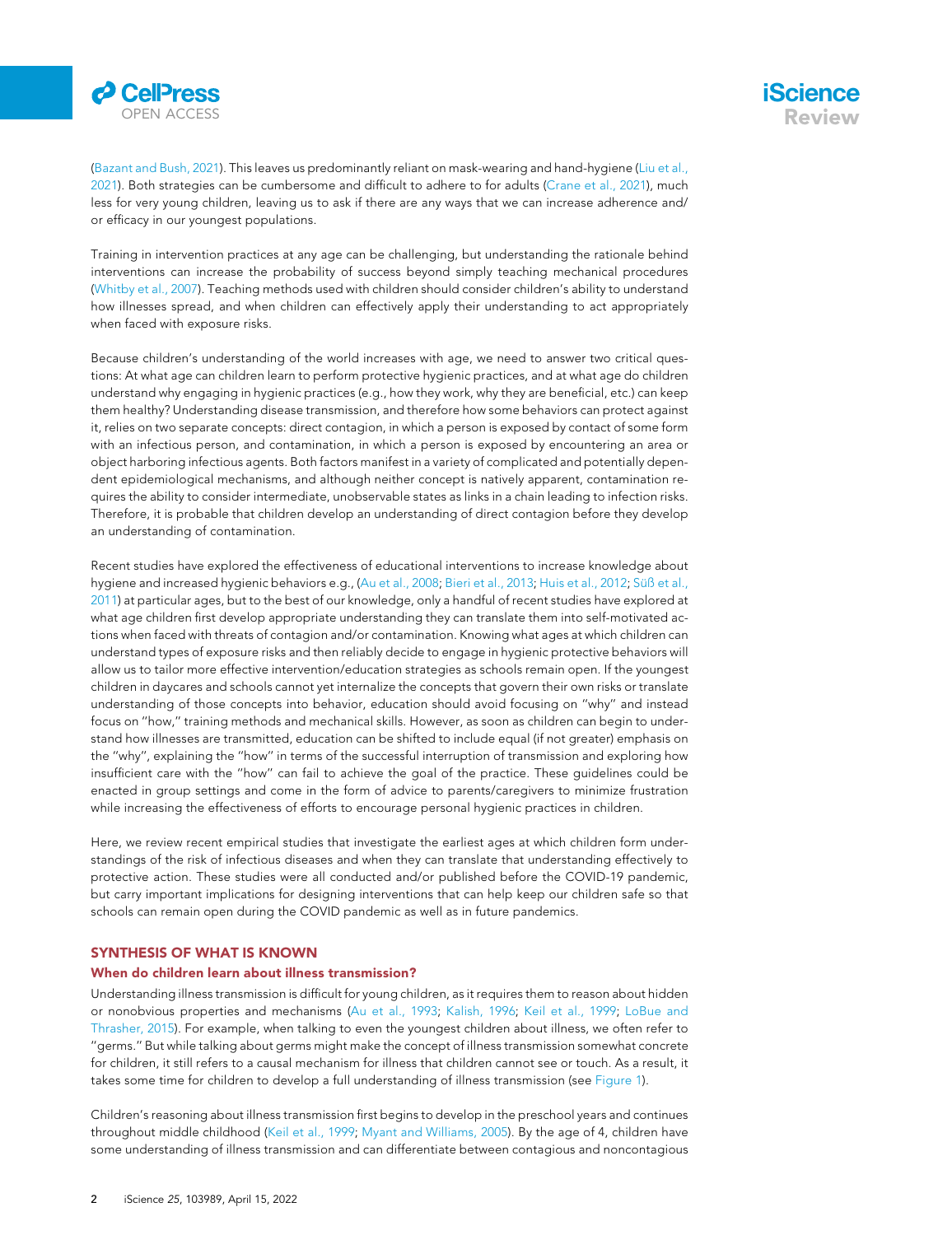## **iScience** Review



<span id="page-2-0"></span>

#### Figure 1. Child understanding and caretaker intervention

Children develop an understanding of direct contagion before an understanding of contamination. As such, caretakers should emphasize the development of skills to prevent transmission before teaching an understanding of how and why disease transmission occurs. Children exhibit considerable variability when they begin to develop a mechanistic understanding of disease transmission. Although there is agreement between the timeline and when age specific behaviors occur, caretakers should allow for variability in children's aptitude in acquiring mechanistic knowledge of disease transmission.

interactions [\(Kalish, 1996\)](#page-6-12). For example, 4-year-olds can provide physical explanations for what makes someone sick, indicating that they have some knowledge of the association between illness and contact ([Legare et al., 2009\)](#page-6-16). Further, using simple forced choice paradigms, preschool-aged children demonstrate some knowledge that ''germs'' cause illness, and that germs are living or biological entities [\(Kalish, 1996](#page-6-12)). At the same age, children also prefer biological explanations for how someone might get sick to social ones ([Springer and Ruckel, 1992\)](#page-6-17), demonstrating that they have some basic intuitions about how illness is transmitted.

However, studies examining a wider age-range suggest that a full understanding of illness transmission develops slowly over time and that children's understanding of the complex biological processes that underlie illness transmission do not appear until much later in development ([Figure 1\)](#page-2-0). For example, although preschool-aged children can pick out events that they associate with illnesses, they cannot use that knowledge to make predictions about whether someone will become sick after engaging in a risk behavior ([Legare et al., 2009\)](#page-6-16). Further, although three-year to 6-year-old children understand that close physical interactions between two people can act as a cue for illness transmission, older (5-year and 6-year-old) children show superior performance when compared to younger (3-year and 4-year-old) children ([DeJesus](#page-6-18) [et al., 2021](#page-6-18)). It is not until the age of seven or even 11 that children's initial intuitions about illness transmission are reorganized into a more sophisticated biological understanding ([Myant and Williams, 2008\)](#page-6-19) that supports accurate scientific reasoning. In other words, although children begin to reason about illness transmission at the age of four or 5, they do not typically acquire a full understanding of the mechanisms that underlie illness transmission until several years later [\(Figure 1\)](#page-2-0).

#### When do children avoid getting sick?

Although there is a large body of work on what children know about illness transmission, there are only a handful of studies on what children do when faced with the possibility of getting sick. Two recent studies suggest that by the age of six or 7, children can reason about contagion and contamination and behave appropriately when confronted with the risk of infection. DeJesus, Shutts, and Kinzler ([DeJesus et al.,](#page-6-20) [2015\)](#page-6-20), for example, probed children's behavior when faced with contamination. They showed three-year to 8-year-old children a video of one actor eating from a bowl of applesauce and a second actor eating applesauce from a second bowl while sneezing into it. Three-year and 4-year-old children were willing to eat the same amount of applesauce from both bowls, but the five-year to 8-year-olds consumed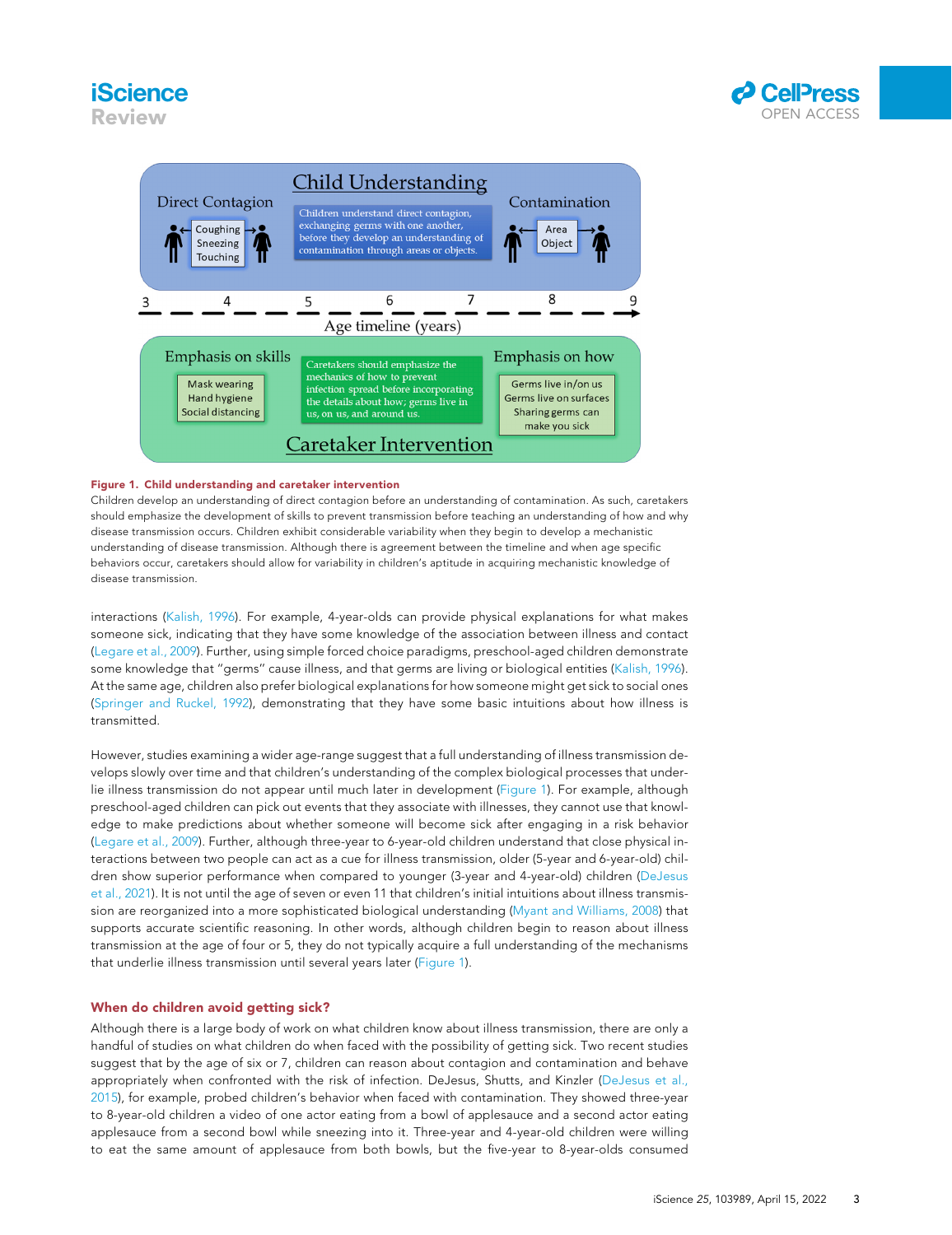



more applesauce from the clean bowl than from the bowl that had been ''contaminated'' by the sneeze, suggesting that between the ages of 5 and 8, children begin to avoid contaminated foods. Importantly, however, even though the older children ate more of the clean applesauce than the contaminated applesauce, many of them still ate some of the contaminated applesauce, suggesting that full avoidance may not develop until much later.

In another study, [Blacker and LoBue \(2016\)](#page-5-9) probed children's behavior when faced with contagion. In this study, four-year to 7-year-old children were prompted to interact with two confederates—one that was ''sick,'' and one that was not—and various toys that each of the confederates touched. Children were also given a vignette task to assess their verbal knowledge of contagious illness. Only six-year and 7 year-olds avoided proximity to and contact with the sick confederate and her toys; the four-year and 5 year-olds played equally long with each confederate's toys and did not avoid physical proximity to either confederate. However, the best predictor of children's avoidance behavior was not age, but instead, their ability to make predictions about illness outcomes. In other words, even four-year and 5-year-olds avoided proximity to the sick confederate if they had causal knowledge about illness transmission—most of them just did not yet have this understanding.

An additional unpublished follow-up study using a similar methodology measured children's contact with contaminated objects in the absence of someone who is sick. In this study, four-year and 5-year-old children played with two sets of toys after watching a video in which two confederates played with the same toys. One of the confederates contaminated half of the toys by coughing, sneezing, and wiping her nose while playing with them, whereas the other confederate did not contaminate the remaining toys (method and results in [supplementary materials](#page-5-10)). Here, children did not avoid contact with the contaminated toys, and children's knowledge of infectious illness was not predictive of contamination avoidance. Although children did exhibit above-chance performance on the illness knowledge questions, they were unable to apply that knowledge appropriately to avoid contaminated objects. Thus, although preschool-aged children do seem to use their knowledge about illness transmission to avoid people who are sick, their ability to use it to avoid contaminated objects in the absence of a sick person might be more fragile.

#### Can children learn about illness transmission in a way that translates to behavior?

Altogether, findings from these behavioral studies suggest that children do not spontaneously avoid contact with a contagious person or contaminated foods until the ages of about six or 7. However, they also suggest that causal knowledge about illness transmission might be an important mechanism that leads to these healthy avoidance behaviors. In addition, although most younger children (aged four and 5) do not avoid contagious individuals or contaminated objects, children of this age that happen to have causal knowledge of illness transmission do avoid proximity to a contagious person and they avoid contact with objects she touched. Most children of this young age just have not learned the relevant causal information yet, possibly because they are too young for formal schooling. This opens the question of whether teaching children about illness transmission might lead to the development of healthy behaviors.

[Au et al. \(2008\)](#page-5-6) provide evidence that knowledge-based interventions can indeed be effective in producing health-related behaviors if they present causal information about illness transmission, at least in older children. They used an intervention with children aged eight and older called ''Think Biology'', that teaches children about the biological properties of germs. Children in this intervention showed an increase in their causal knowledge of how illness is transmitted along with an increase in hand washing behavior before handling food even though they were never taught about that behavior specifically in the intervention. They outperformed children in control knowledge-based interventions that taught children a list of risk behaviors to avoid and preventative measures to engage in. Despite being specifically told about hand washing, children in this control condition did not show an increase in causal knowledge or hand washing behavior. Thus, it appears that knowledge interventions that improve children's causal knowledge support adaptive behavioral change. However, it is currently unclear whether such interventions would lead to conceptual and behavioral change in children younger than age 8.

Only one recently published pilot study tested whether younger, preschool-aged children (aged three to 5) can learn a simple causal explanation about illness transmission, and whether learning would affect their behavior ([Conrad et al., 2020](#page-5-11)). In the study, researchers first assessed preschoolers' baseline knowledge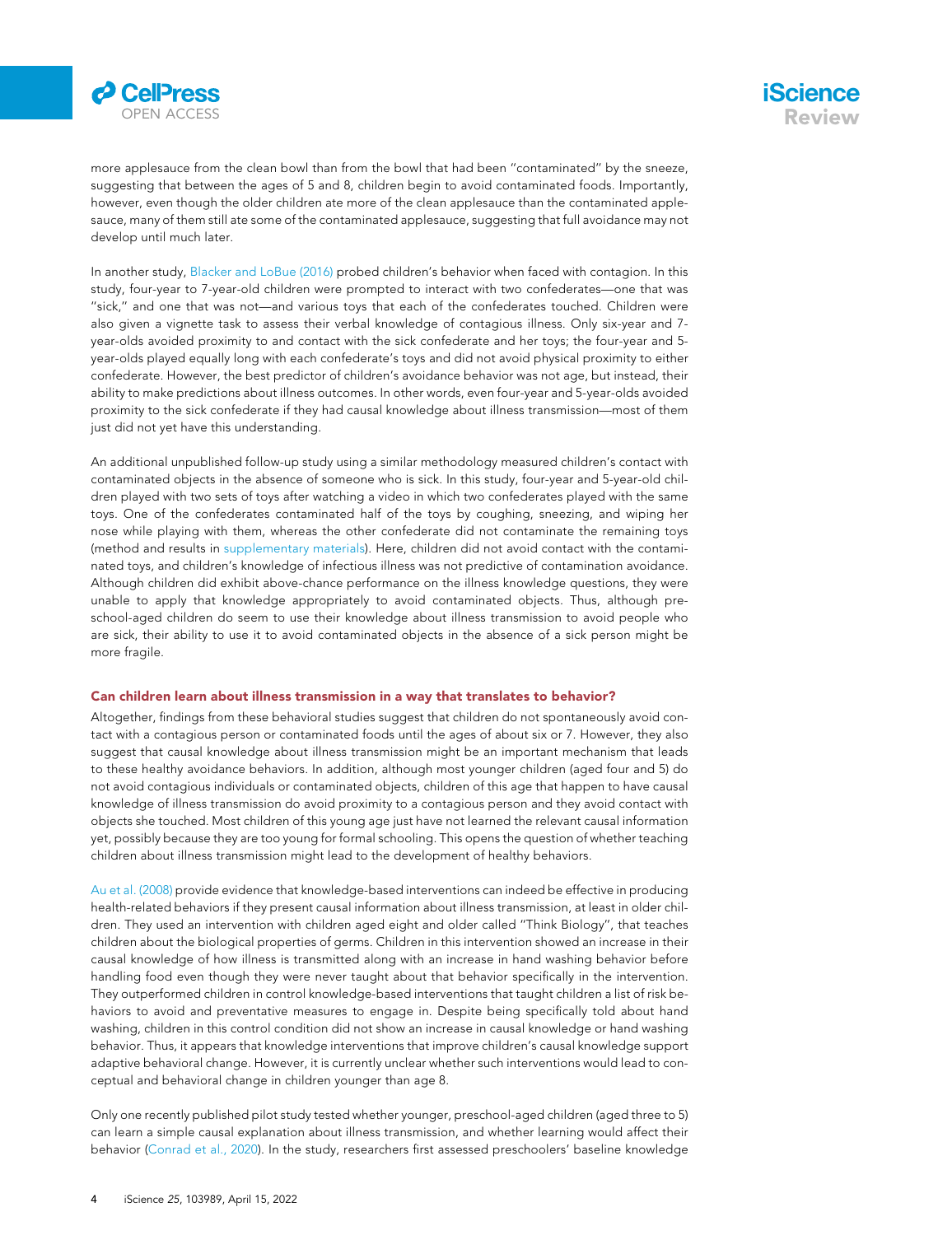# **iScience** Review



about illness transmission. A week later, the same children were presented with an excerpt from a storybook about a little girl who got sick after interacting with a friend. After the book reading, children were given the same knowledge assessment again, along with a behavioral assessment of contamination avoidance, where they were offered one of two toys that had either belonged to a child who had a cold (contaminated) or a toothache (uncontaminated). Children who received contagion-relevant explanations for illness transmission in the book showed significant improvement in their knowledge about illness transmission from pretest to posttest, whereas children who did not receive causal information about transmission (or no book at all) did not a significant improvement. Most importantly, children who provided these accurate, contagion-relevant explanations at posttest were more likely to avoid a contaminated toy than children who did not accurately provide these explanations [\(Conrad et al., 2020\)](#page-5-11). Although these results come from just a single pilot study, they raise the possibility that children as young as four and five can learn about illness transmission in a way that affects their behavior.

One implication for this work is that informal interventions—such as a simple storybook reading—might be an easy way to teach children about the mechanisms underlying illness transmission at an early age. In fact, simply recommending that parents begin to have discussions with children about illness transmission at home might be useful. Recently researchers [\(Leotti et al., 2021](#page-6-21)) polled 143 families with young children after the onset of the COVID-19 pandemic and found that almost all parents (96%) were talking to their children about illness transmission. On top of that, the researchers compared preschool-aged children's knowledge about illness transmission and contamination avoidance in two samples—one tested during the first 6 months of the COVID-19 pandemic in the United States, and one tested immediately prior. Children tested during the pandemic demonstrated greater explicit declarative knowledge and causal reasoning ability about contagion than did children tested immediately before the pandemic, especially in the domain of proximity (likely because of increased talk about social distancing). Further, explicit declarative knowledge about illness transmission and causal knowledge about the role of proximity predicted children's avoidance behavior ([Leotti et al., 2021](#page-6-21)).

## IMPLICATIONS OF WHAT IS KNOWN FOR DESIGNING INTERVENTIONS: ON KEEPING SCHOOLS OPEN

As the past two years have made painfully clear, keeping schools open for in-person instruction is one of the most important goals in returning societal function to normalcy. However, normalcy can only be achieved with sufficient guarantee of everyone's personal safety in the face of ongoing circulation of COVID-19, including whatever novel strains may arise. Non-pharmaceutical interventions are likely to remain the best means of protecting children under the age of 12 well into the academic year, and therefore also the best means to protect against schools becoming reservoirs of transmission that continue to expose those who have not been, cannot be, or do not mount sufficient immune response to be protected by having been vaccinated. Although only a handful of studies have focused on when children can develop understanding of illness transmission and translate that understanding into effective, protective action, the evidence is promising and there are recommendations we can make to concerned parents and actions we can take in our schools themselves as classrooms strive to remain open.

The results of the study discussed above that examined illness knowledge before and after the onset of the COVID-19 pandemic suggests that casual conversations about illness transmission at home might promote health-related behaviors in children ([Leotti et al., 2021\)](#page-6-21). However, it is important to note that although 59% of parents who were polled in this study reported that their children had a strong understanding of how to avoid illness (e.g., washing hands, avoiding contamination), only 5% of them believed their child would behave in ways that would keep them from exposure. This disconnect might be because parents' reports of discussions with their children center around risk prevention strategies (71%) rather than causal mechanisms of illness transmission (21%). This suggests that parents might not know how to engage their children in productive conversations about illness transmission, and thus highlights the potential need to disseminate informational guides to parents about how to talk to their children about illness most productively [\(Leotti et al., 2021](#page-6-21)). Of course, it may also be that because of responsible concern about their children's safety, parents are more likely to remember instances of failure to follow behavioral guidelines rather than average but imperfect attempts. From an individual perspective, this is of course important, but from a public health perspective, reduction in the frequency of failure in hygienic behavior can still meaningfully improve overall societal outcomes and should still be encouraged.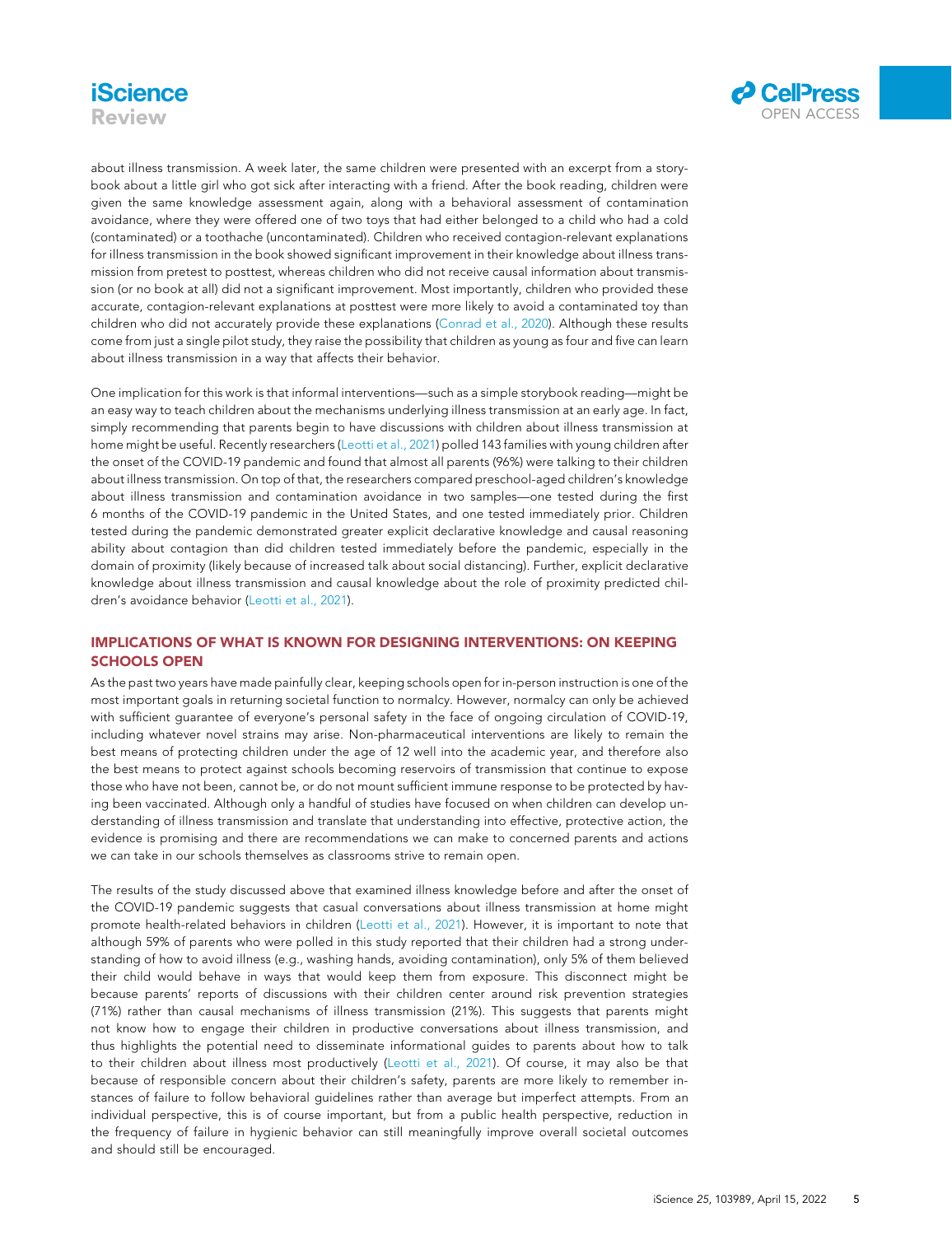



Although parents are natural partners in the effort to keep their children safe, these results also suggest that teachers, caretakers, and those who communicate regularly with children can and should consider incorporating ''why-based'' conversations about disease intervention and health into their lesson plans in preparation throughout the school year. It is of immediate and critical importance to understand how to educate young children in ways that best enable and empower them to protect themselves and others without either alarming or overburdening them. Designing educational conversations in age-appropriate ways may be one of our most effective tools for trying to mitigate individual and societal risks as in-person instruction continues this fall and next spring. However, questions remain, as the literature on children's behavioral responses to illness risks is still relatively small in the psychological literature. For example, we still don't know whether children are motivated to comply with social distancing and masking guidance given the seriousness of COVID compared to other common illnesses or how these behaviors might be moderated by their families' beliefs (e.g., political orientation). Further, we don't know how the long incubation period for some illnesses and the fact that some individuals do not experience severe symptoms affects children's reasoning or health-related behaviors. These and many other unknowns suggest that interdisciplinary research on children's health-related behaviors and the efficacy of knowledge-based behavioral interventions are still greatly needed.

Although our discussions throughout this paper have naturally focused on the ongoing risks from COVID-19, the implications of these findings are broader than the current pandemic. Already, epidemiologists have begun to discuss how diseases ranging from influenza to those usually prevented by the standard childhood vaccine schedules may exhibit unusual and problematic patterns because of the fallout from COVID-19 disruptions. Improving educational tools that effectively support health protective behaviors will help our children improve their own safety not only during this current health threat but against whatever is just around the corner.

#### <span id="page-5-10"></span>SUPPLEMENTAL INFORMATION

Supplemental information can be found online at <https://doi.org/10.1016/j.isci.2022.103989>.

#### ACKNOWLEDGMENTS

The current research was supported by a James McDonnell Foundation Scholar Award in Understanding Human Cognition to Vanessa LoBue.

#### AUTHOR CONTRIBUTIONS

N.H.F. and V.L. drafted the manuscript. K.A.B. collected and analyzed the data. C.A.P. assisted and provided feedback on all aspects of the manuscript.

#### DECLARATION OF INTERESTS

The authors declare no competing interests.

#### **REFERENCES**

<span id="page-5-3"></span>Armitage, R., and Nellums, L.B. (2020). Considering inequalities in the school closure response to COVID-19. Lancet Glob. Health 8, e644. [https://doi.org/10.1016/S2214-109X\(20\)](https://doi.org/10.1016/S2214-109X(20)30116-9) [30116-9.](https://doi.org/10.1016/S2214-109X(20)30116-9)

<span id="page-5-6"></span>Au, T.K., Chan, C.K., Chan, T.K., Cheung, M.W., Ho, J.Y., and Ip, G.W. (2008). Folkbiology meets microbiology: a study of conceptual and behavioral change. Cogn. Psychol. 57, 1–19. <https://doi.org/10.1016/j.cogpsych.2008.03.002>.

<span id="page-5-8"></span>[Au, T.K., Sidle, A.L., and Rollins, K.B. \(1993\).](http://refhub.elsevier.com/S2589-0042(22)00259-0/sref3) [Developing an intuitive understanding of](http://refhub.elsevier.com/S2589-0042(22)00259-0/sref3) [conservation and contamination: invisible](http://refhub.elsevier.com/S2589-0042(22)00259-0/sref3) [particles as a plausible mechanism. Dev. Psychol.](http://refhub.elsevier.com/S2589-0042(22)00259-0/sref3) 29[, 286.](http://refhub.elsevier.com/S2589-0042(22)00259-0/sref3)

<span id="page-5-4"></span>[Bazant, M.Z., and Bush, J.W. \(2021\). A guideline](http://refhub.elsevier.com/S2589-0042(22)00259-0/sref4) [to limit indoor airborne transmission of](http://refhub.elsevier.com/S2589-0042(22)00259-0/sref4)

[COVID-19. Proc. Natl. Acad. Sci. U S A](http://refhub.elsevier.com/S2589-0042(22)00259-0/sref4) 118, [e2018995118.](http://refhub.elsevier.com/S2589-0042(22)00259-0/sref4)

<span id="page-5-7"></span>[Bieri, F.A., Gray, D.J., Williams, G.M., Raso, G., Li,](http://refhub.elsevier.com/S2589-0042(22)00259-0/sref5) [Y.-S., Yuan, L., He, Y., Li, R.S., Guo, F.-Y., and Li,](http://refhub.elsevier.com/S2589-0042(22)00259-0/sref5) [S.-M. \(2013\). Health-education package to](http://refhub.elsevier.com/S2589-0042(22)00259-0/sref5) [prevent worm infections in Chinese](http://refhub.elsevier.com/S2589-0042(22)00259-0/sref5) [schoolchildren. N. Engl. J. Med.](http://refhub.elsevier.com/S2589-0042(22)00259-0/sref5) 368, 1603–1612.

<span id="page-5-9"></span>[Blacker, K.-A., and LoBue, V. \(2016\). Behavioral](http://refhub.elsevier.com/S2589-0042(22)00259-0/sref6) [avoidance of contagion in childhood. J. Exp.](http://refhub.elsevier.com/S2589-0042(22)00259-0/sref6) [Child Psychol.](http://refhub.elsevier.com/S2589-0042(22)00259-0/sref6) 143, 162–170.

<span id="page-5-11"></span>[Conrad, M., Kim, E., Blacker, K.-A., Walden, Z.,](http://refhub.elsevier.com/S2589-0042(22)00259-0/sref7) [and LoBue, V. \(2020\). Using storybooks to teach](http://refhub.elsevier.com/S2589-0042(22)00259-0/sref7) [children about illness transmission and promote](http://refhub.elsevier.com/S2589-0042(22)00259-0/sref7) [adaptive health behavior–A pilot study. Front.](http://refhub.elsevier.com/S2589-0042(22)00259-0/sref7) [Psychol.](http://refhub.elsevier.com/S2589-0042(22)00259-0/sref7) 11, 942.

<span id="page-5-5"></span>[Crane, M.A., Shermock, K.M., Omer, S.B., and](http://refhub.elsevier.com/S2589-0042(22)00259-0/sref8) [Romley, J.A. \(2021\). Change in reported](http://refhub.elsevier.com/S2589-0042(22)00259-0/sref8) [adherence to nonpharmaceutical interventions](http://refhub.elsevier.com/S2589-0042(22)00259-0/sref8) [during the COVID-19 pandemic, April-November](http://refhub.elsevier.com/S2589-0042(22)00259-0/sref8) [2020. JAMA](http://refhub.elsevier.com/S2589-0042(22)00259-0/sref8) 325, 883–885.

<span id="page-5-0"></span>[Cruz, A.T., and Zeichner, S.L. \(2020\). COVID-19 in](http://refhub.elsevier.com/S2589-0042(22)00259-0/sref9) [children: initial characterization of the pediatric](http://refhub.elsevier.com/S2589-0042(22)00259-0/sref9) [disease. Pediatrics](http://refhub.elsevier.com/S2589-0042(22)00259-0/sref9) 145, e20200834.

<span id="page-5-1"></span>[de Souza, F.S.H., Hojo-Souza, N.S., da Silva, C.M.,](http://refhub.elsevier.com/S2589-0042(22)00259-0/sref10) [and Guidoni, D.L. \(2021\). Second wave of COVID-](http://refhub.elsevier.com/S2589-0042(22)00259-0/sref10)[19 in Brazil: younger at higher risk. Eur. J.](http://refhub.elsevier.com/S2589-0042(22)00259-0/sref10) [Epidemiol.](http://refhub.elsevier.com/S2589-0042(22)00259-0/sref10) 36, 441–443.

<span id="page-5-2"></span>[DeBiasi, R.L., and Delaney, M. \(2021\).](http://refhub.elsevier.com/S2589-0042(22)00259-0/sref11) [Symptomatic and asymptomatic viral shedding in](http://refhub.elsevier.com/S2589-0042(22)00259-0/sref11) [pediatric patients infected with severe acute](http://refhub.elsevier.com/S2589-0042(22)00259-0/sref11) [respiratory syndrome coronavirus 2 \(SARS-CoV-](http://refhub.elsevier.com/S2589-0042(22)00259-0/sref11)[2\): under the surface. JAMA Pediatr.](http://refhub.elsevier.com/S2589-0042(22)00259-0/sref11) 175, 16–18.